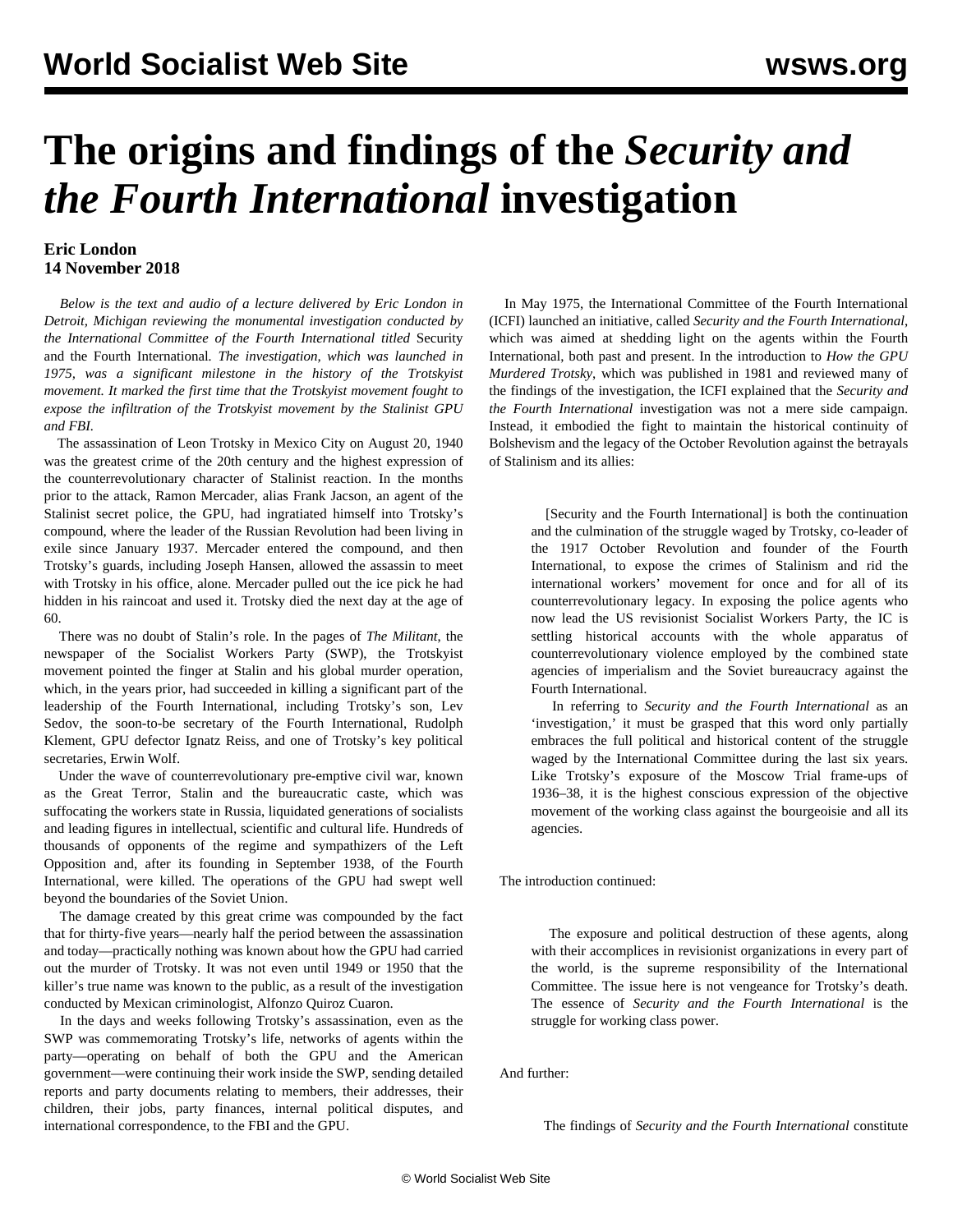an indispensable foundation for the training of Marxist cadre and a powerful material weapon of the World Revolution. The agents which this weapon has already exposed, and those whom it will ultimately destroy politically, represent the spearhead of the counterrevolution. This fact must be grasped by every class conscious worker and youth: all the historically-accumulated instinct of the bourgeoisie for self-preservation finds its greatest level of consciousness in the elaboration of its strategy for destroying the revolutionary leadership of the working class.

 The six years that preceded this statement—and the years that would immediately follow, in particular through the Gelfand Case—marked a critical point of development in the history of the socialist movement. A generation of cadre that now leads the International Committee went through a formative political experience. The milestones in the history of the Fourth International over the last forty years, including the split with the Workers Revolutionary Party (WRP) in Britain, the founding of the Socialist Equality Parties, and the launching of the *World Socialist Web Site*, were carried out by a leadership forged, in part, through the experiences of *Security and the Fourth International.*

 What was involved in the investigation was staggering: an immense level of investigative work, spanning multiple continents, hundreds of hours of interviews and thousands of pages of historical documentation. For the first time, a systematic investigation was conducted into the penetration of the Trotskyist movement by agents of the GPU and the US government. Questions were posed which, had they been asked and investigated decades prior, could have prevented significant damage to the movement and its members, and saved lives.

 The *Security and the Fourth International* investigation emerged out of events that form an important chapter in the history of the party. In August 1974, the Workers League (WL) learned that Workers League National Secretary Tim Wohlforth's personal partner, Nancy Fields, who had been rapidly elevated by Wohlforth into political leadership, had family connections to leading figures within the CIA. Fields, who had attended an international conference of the ICFI in England that May, interacted with members and sympathizers from a wide variety of countries, including those where military dictatorships were in power and whose attendance placed them at physical risk.

 Despite the immense risk posed to the international movement, Wohlforth kept this information from the ICFI because of his personal relationship with Fields. He lied when asked in August whether Fields had any CIA connections, saying she did not. He later changed his answer and said he had known about her family connections, but did not consider them important. On August 31, 1974, the Workers League Central Committee voted unanimously to remove Wohlforth as national secretary and also to suspend Fields from membership, pending the outcome of an investigation by the inquiry commission into Fields' family ties.

 These decisions were made, not because the party assumed Fields was in fact an agent. The offense was, rather, that Wohlforth and Fields had withheld this information from the movement. Wohlforth and Fields both voted in favor of the decisions taken by the Workers League Central Committee on August 31.

 But less than a month later, on September 29, Wohlforth resigned from the Workers League, claiming, in his resignation letter, that he was "completely and utterly opposed" to the decisions of the Central Committee of August 31, which he called "monstrous." Regarding the security of the movement, he said, "I would suggest the place to find agents in the Workers League is among those who spread scandal against the leaders of the League and not among those who are the victims of slander."

The inquiry commission report, issued on November 9, 1974,

uncovered, in part through interviews with 22 current and former WL members, that concerns over Fields' ties were far from slanderous. Fields' uncle, who had raised her through much of her childhood, was Albert Morris, head of the CIA's computers division and a close compatriot of Richard Helms. Helms was a former CIA director, who had been a frequent visitor at Fields' home when she was growing up. The computers division, as journalist Seymour Hersh reported in the *New York Times* in December 1974, was then engaged in illegal surveillance of dissidents and left-wing groups in the US. The commission found that Fields and Wohlforth, despite having both voted in favor of the central committee resolution to set up the inquiry, refused to collaborate with it.

 The inquiry report noted Fields' particularly destructive role in the party, which included travelling around the country and shutting down party branches in a ruthless and subjective manner. The commission concluded by determining that, because there was no direct evidence to suggest Fields or Wohlforth were connected to the work of the CIA, Wohlforth should rescind his resignation letter and return to party membership. But Fields and Wohlforth refused to accept these terms. Soon thereafter, Wohlforth joined the SWP, against whose degeneration he had waged a relentless struggle for roughly a decade, and began denouncing the Workers League. Fields ultimately became a high-ranking leader of the AFL-CIO.

 In the March 22, 1975 statement of the Workers League, following Wohlforth's attacks on the party, we wrote: "The CIA is not an incidental question for our movement, but a question of indispensable tasks flowing from the principles of the construction of revolutionary parties of the International Committee of the Fourth International. Only someone who fails to take at all seriously the building of the world party of socialist revolution can dismiss the question of security against the CIA, the international center of the counterrevolutionary plans of the imperialists."

 In the SWP's weekly journal *Intercontinental Press*, Joseph Hansen praised Wohlforth for his decision to leave the WL. In February and March 1975, *Intercontinental Press* published Wohlforth's denunciations of the WL, and on March 31, 1975, Hansen said Wohlforth's "sincerity is undeniable and one can only wish him better luck in his next venture." Attacking Gerry Healy, then principal leader of the WRP and ICFI, Hansen wrote:

 Wohlforth describes Healy's performance as 'madness.' Would it not be preferable, and perhaps more precise, to use a modern term like 'paranoia'?

 If the term fits, then the true explanation for Healy's obsessions about the CIA, police agents, and plots against his life, as well as his rages, 'extreme reactions,' and strange version of dialectics is to be sought not in his politics, philosophical methodology, or models like Pablo or Cannon, but in the workings of a mind best 'understood by psychiatrists.'

 The IC recognized the significance of this unsettling denunciation of "paranoia" coming from Joseph Hansen, a man who had been a guard of Trotsky's in Coyoacan and who was present on the day Trotsky died at the hands of a GPU infiltrator. No genuine revolutionary who had lived through that disastrous breakdown in security would refer to security concerns as "paranoia." This deliberate distortion of the history of security threats against the party was an effort to confuse, disorient and isolate the revolutionary movement.

 In an April 1975 statement, the WRP wrote, "Security is not an abstract or secondary question. A party that is not founded on revolutionary discipline in its own ranks cannot command the support of the working class in confronting the capitalist state machine, overthrowing it, and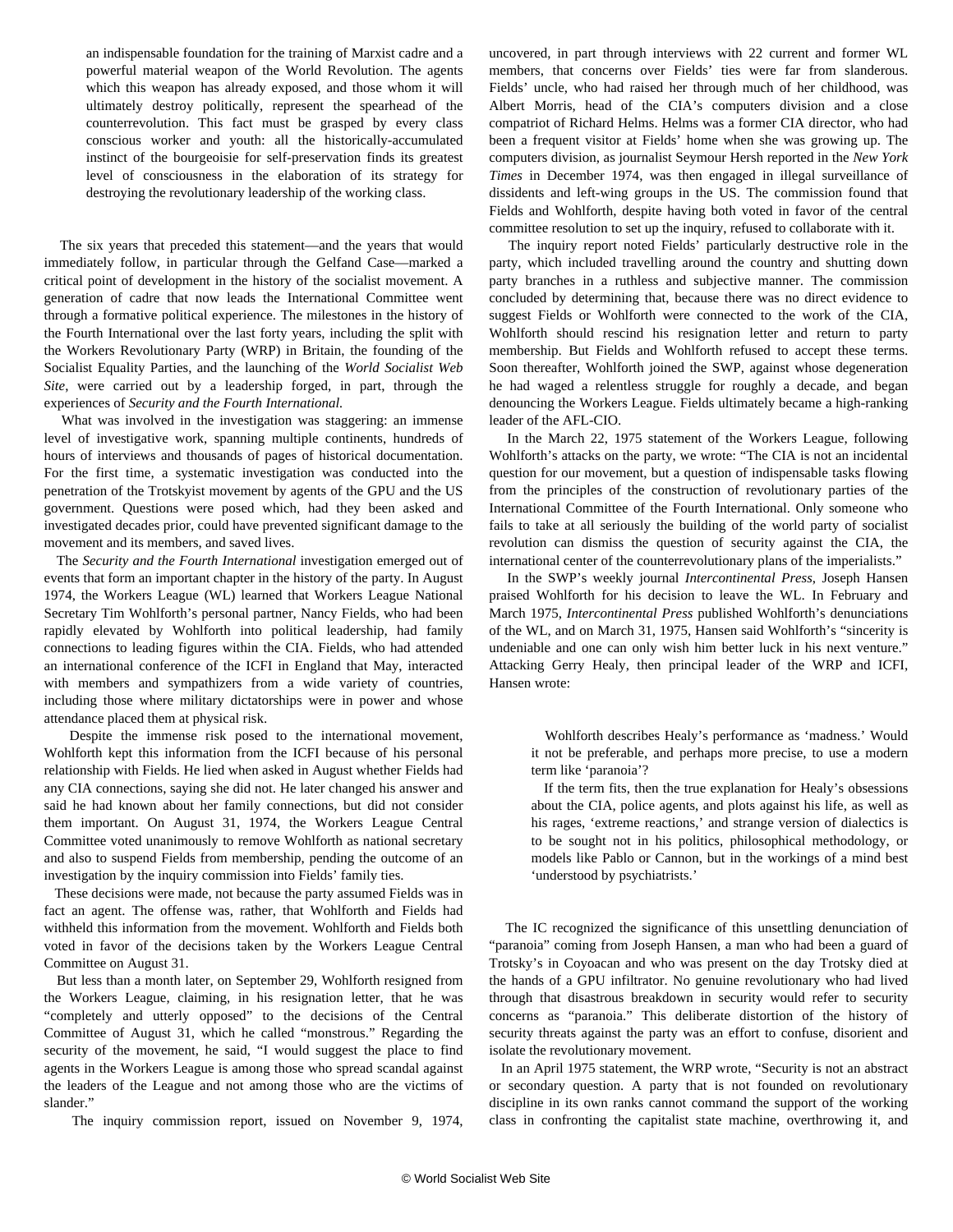establishing the dictatorship of the proletariat."

 It continued, noting that Hansen's attack on the Workers League and the IC "enables us to reopen vital pages in the history of Trotskyism. We are obliged to present this history, warts and all, since our movement has in the past, paid a terrible price when it has ignored and derided security training in its ranks. These are the pages that Hansen wants to suppress."

 The document explained that the ICFI, "is not going to be intimidated by the shouts and screams of the revisionists. They can call us 'sectarians' and 'paranoids' until they are blue in the face. In using these labels, they are in fact attacking the IC's fight for principles and its attention to discipline and security vigilance in our ranks. We are not building a bucket shop for middle class free-booters and adventurers, which is the hallmark of Hansen's international groupings. That road is an open invitation to the CIA and penetration by the police, because it is precisely among such elements that the police agencies operate so breezily. Hansen wants to hide the security question; we want to elevate it in the training and building of our movement. That is why we feel it necessary to reopen the pages of the history of Trotskyism to explain the background of why action was taken against Wohlforth and why similar steps will be taken again in the future if the necessity arises."

 And re-opening the pages of the history of Trotskyism is exactly what they did. It was remarkable how little was known about the assassination of Trotsky, until the decision to launch the *Security and the Fourth International* investigation took place in May 1975, the month after the above statement was written, at the Sixth Congress of the ICFI, held May 18–24, 1975.

 At the Sixth Congress, the IC decided to propose to the United Secretariat (USec)—the post-reunification name of the international Pabloite grouping, to which the SWP belonged—the establishment of a parity control commission, consisting of equal members of the ICFI and USec, to investigate the state penetration of the workers movement. Such a commission was not proposed as a form of conciliation or unification on a common political program, but was intended to serve as a vehicle for a good faith investigation between opposed political tendencies into historical questions and questions of security, which, the IC explained, any socialist would consider to be questions of common fundamental importance. This offer was immediately rejected by the SWP and the USec in a facetious and mocking note sent by Joseph Hansen.

 On June 5, 1975, Hansen replied to WRP leader Cliff Slaughter and mocked the latter's physical signature, cynically joking it was suspicious and proved it was the WRP, not the SWP, which was riddled with agents. "I am sure that your central committee, in view of its expertise in such matters, will acknowledge the necessity to be alert to seemingly insignificant clues like these," Hansen wrote. "They can lead to identifying an agent planted in the organization by the police or the CIA. Perhaps this will help you locate the police agent if it was written by one."

 The IC had uncovered documents in public government archives raising questions about Hansen's motivation for using Wohlforth to prove the Workers League was "baseless" "paranoid" and "ultra-sectarian" in its inquiry into Fields' family CIA connections.

 Because many here are likely familiar with the content of these documents and for reasons of time, I will only summarize the most important elements. Ten days after Trotsky's death on August 21, 1940, Hansen contacted the US Embassy in Mexico City with the hope of opening up a confidential relationship with the US government.

 Hansen's meetings were carefully followed in the highest levels of the American government, including by FBI Director J. Edgar Hoover. Hansen's points of contact included leading men such as George P. Shaw, Robert McGregor and B.E. Sackett. During this first meeting, Hansen provided the government with information surrounding Trotsky's assassination. At this time, Hansen communicated to the US government that he had met, for three months in 1938, with agents of Stalin's secret police, the GPU. McGregor's report, from the August 31 meeting, notes that Hansen said "he was himself approached by an agent of the GPU and asked to desert the Fourth International and join the Third." The report states that Hansen met with a GPU handler named "John," aka Dr. Gregory Rabinowitz, GPU spy ringleader in New York, for three months.

 Hansen provided the US government with copies of the unpublished writings of Trotsky, a copy of the "W" Memorandum—a list of names of GPU agents the SWP had received from ex-Communist Party member Whittaker Chambers—and information regarding the SWP's internal investigation into the assassination of Trotsky.

 On September 25, 1940, American Consul to Mexico, George P. Shaw, wrote to top State Department official Raymond E. Murphy that Joseph Hansen "wants to be put in touch with someone" in order to pass on "confidential information" "with impunity." FBI Director J. Edgar Hoover responded positively and encouraged his men to follow-up with Hansen, writing on October 1 that, "Should Hansen call at the New York Office, he should be handled tactfully and all information which he can supply and his assistance in this investigation should be obtained."

 Hansen did not inform the leadership of the SWP about his meetings with the FBI. A December 9, 1940 report by FBI Special Agent M.R. Griffin shows that the rest of the SWP leadership had no interest in discussing the matter with the FBI. His report reads:

 The writer interviewed James P. Cannon and Joseph Hansen regarding the Trotsky affair and was advised by them that they had no information to offer. They appeared very reluctant to discuss the matter and gave very brief answers to questions put to them by the reporting agent.

 The internal US government reports indicate that Hansen evinced no "reluctance" to talk to government officials in private. It was only when confronted by the FBI in the presence of James P. Cannon that Hansen kept silent.

 None of this was even known by any leading members of the SWP. On June 2, 1977, David North, then national secretary of the Workers League, interviewed former SWP Political Committee member Felix Morrow, author of *Revolution and Counterrevolution in Spain* and one of the 18 SWP members jailed for sedition during the Second World War:

 Q: I was wondering whether or not you had any recollection about the steps taken by the Socialist Workers Party at the time to learn more about the assassination, how it was carried out. Particularly whether it received any assistance from the American government in any way.

Morrow: None.

Q: None whatsoever?

Morrow: None.

 Q: Well, what was the attitude of the FBI, in your opinion, toward the assassination?

Morrow: They weren't involved in any way.

 Q: Well, did the SWP to your knowledge have any policy of trying to obtain the assistance of the FBI?

 Morrow: There would be no reason. It was an open and shut case. Jacson [pseudonym of Trotsky's assassin, Ramon Mercader] had done it. The only problem was to establish that Jacson was a GPU agent.

 Q: I see. Then to your knowledge the SWP made no initiative at any time toward establishing contact with the FBI?

Morrow: None. None…

 On April 11, 1982, during the Gelfand Case (which we will address in more detail later) Farrell Dobbs, leader of the party's trade union work, also jailed after the 1941 sedition trial, and who had later become national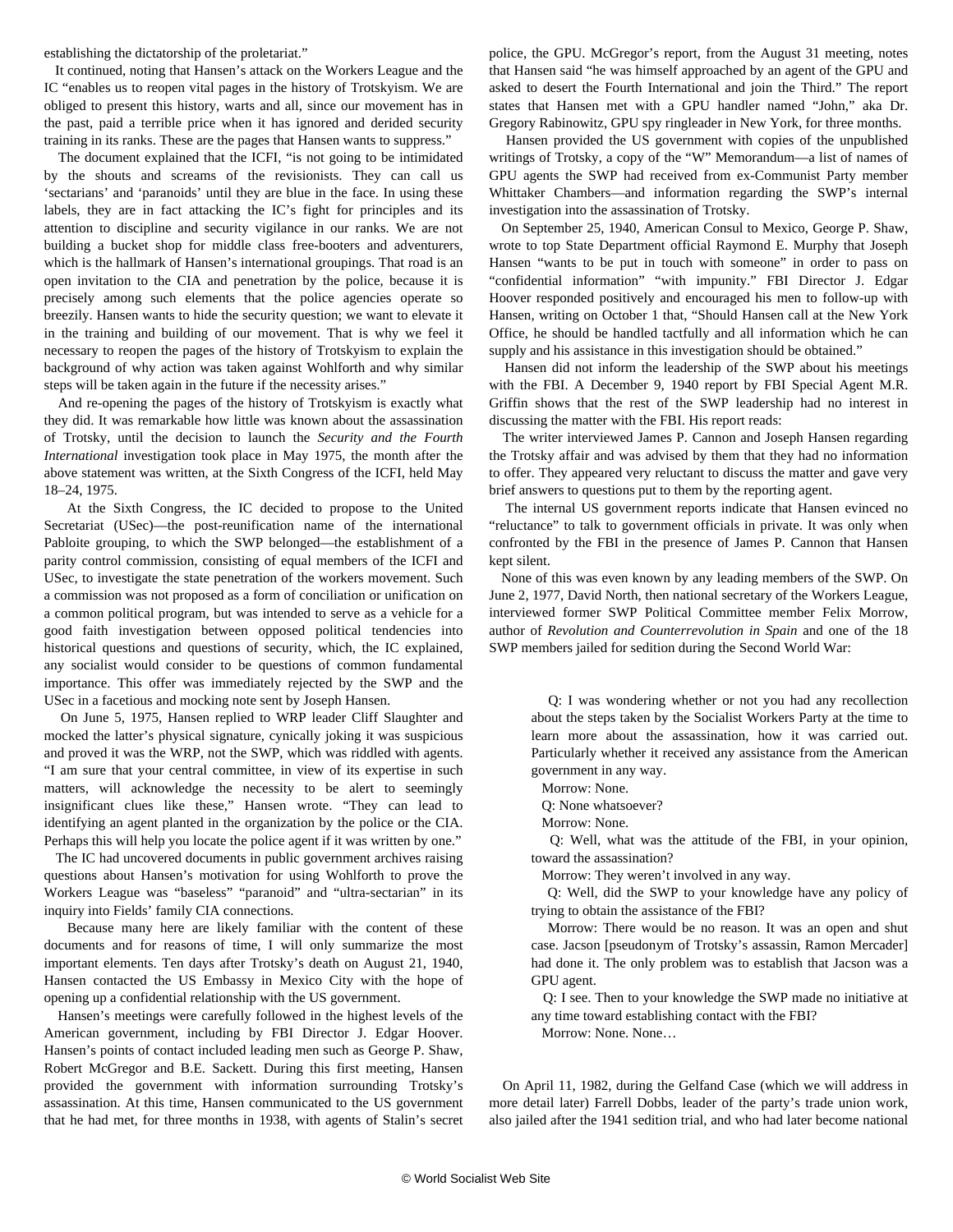secretary of the SWP, was questioned by the plaintiff Alan Gelfand's attorney, John Burton:

 Burton: Did you know that in 1940 Mr. Hansen had face-to-face meetings with the FBI in New York City?

Dobbs: I did not…

 Q: Did you ever talk to Mr. Hansen about his meetings with the FBI?

Dobbs: I told you I know nothing about it.

 Morris Lewit, who led the SWP while Cannon, Morrow, Dobbs and others were imprisoned, was deposed on April 13, 1982 and gave similar testimony.

 These and other interviews were conducted in the course of the *Security and the Fourth International* investigation, which, for those of us who did not live through this period, constituted a significant part of the day-to-day political activity of the party's leading cadre, and in particular Comrade David North. The articles and broadsides produced during this period were pored over by the party membership and studied with care and immense interest. It is essential to understand the impact of the struggle during the years 1974–1975 to 1983 on the entire party membership, which allowed the cadre to ground their day-to-day political activity in the struggle against Pabloism, and in the framework of the whole historical content of the Trotskyist movement.

 It is not accidental that this time period—1974–75 to 1983—serves as a bridge between two milestone events in the history of the movement: the split with Wohlforth and the transition to a new political leadership, and the emergence of differences in 1982–83 between the Workers League and the WRP. When these differences were later brought to the full attention of the membership of the Workers League, the receptivity of the membership to Comrade North's criticisms of the opportunism of the WRP was prepared, in part, by the impact that *Security and the Fourth International* had had on the consciousness of the membership.

 It is not possible here to review each blow dealt by the *Security and the Fourth International* investigation to those responsible for Trotsky's murder and the subsequent cover up by the Pabloites.

 Less than forty years had passed since the Great Terror, when 800,000 were killed in Stalinist frame-ups and mass exterminations. At that time, the Trotskyist movement struggled against the overwhelming weight of Stalinist and liberal public opinion to expose the crimes of the Great Terror. Countless numbers of its leaders and rank-and-file members were killed in the reaction during the run-up to World War II. None of those responsible for the assassination of Trotsky, his family, or the leaders and members of the Fourth International, had been made to account for their crimes. *Security and the Fourth International* began to reveal the truth.

 In August 1975, David North located Mark Zborowski, Lev Sedov's killer and Paris GPU ringleader, in San Francisco, where he was living a comfortable, affluent life. When photos of the interaction were published, older members of the movement from across the world, some of whom remembered hearing the news of Sedov's and Trotsky's assassinations, greeted North and the Workers League with profound gratitude.

 These exposures produced a nervous hostility on the part of the Pabloite movement, which repeatedly denounced the *Security and the Fourth International* investigation and rallied supporters of various Pabloite tendencies in defense of Hansen's campaign to slander and isolate the IC. The SWP deepened its efforts to defend Hansen and Sylvia Callen, (aka Franklin, Caldwell) a GPU agent who had worked as former SWP leader James P Cannon's personal secretary.

 Joseph Hansen denounced the *Security and the Fourth International* investigation as a "Geyser of Mud" in the November 24, 1975 edition of *Intercontinental Press.* He rejected the ICFI's call for a commission of inquiry into Trotsky's assassination, writing:

 Sylvia Caldwell, (that was her party name) worked very hard in her rather difficult assignment of managing the office of the Socialist Workers Party, which included helping Cannon in a secretarial capacity. In fact all the comrades who shared these often irksome chores with her regarded her as exemplary. They burned as much as she did over the foul slanders spread by [Louis] Budenz [GPU agent, member of the Communist Party and editor of its newspaper, the *Daily Worker*].

 In early 1976, the SWP published a collection of essays memorializing the life of James P. Cannon, who had died in August 1974. Titled *James P. Cannon As We Knew Him*, the volume consisted of essays written by SWP members, including one by Joseph Hansen's wife, Reba Hansen, which contained the following extraordinary tribute to Callen:

 When the load in the national office was heavy and Sylvia needed help, I gave her a hand, working very closely with her. Her efficiency impressed me. She knew how to do everything that was necessary to keep a one-person office running smoothly. Her devotion to the movement and her readiness to put in long hours of hard work inspired us all.

 Sylvia and I became close collaborators and good personal friends. She was a warm human being.

 There was no innocent explanation for the inclusion of this lying tribute to Sylvia Callen in a book that was supposedly intended to eulogize Cannon.

 On January 14, 1977, the Pabloite campaign reached a low point. The leaders of the world Pabloite movement joined in London's Friends Hall to defend Hansen and denounce *Security and the Fourth International* in what the ICFI called "The Platform of Shame." When WRP leader Gerry Healy raised his hand, at the conclusion of the meeting, to respond to the slanders against him and the movement, he was denied the right to speak.

 Even the bourgeois press acknowledged the shameful character of the Pabloite gathering. The *Sunday Observer* reported: "Mr. Healy quietly sat down again, feeling perhaps that he had made his point more eloquently than any words could have done." The WRP's *Newsline* wrote: "By avoiding all the main issues, the meeting has only intensified their crisis. It has settled nothing."

 The International Committee responded, "Those acquainted with the history of the struggle against revisionism will find difficulty in suppressing a spontaneous desire to retch at the temerity of the organizers who defend the criminal activities of the GPU and their accomplices under the banner of a bogus 'workers democracy'… the exposure of Stalin's crimes and complicity of the revisionists in the cover-up of these crimes is central to this preparation of a new cadre of revolutionaries. Those who oppose this task in whatever form are serving the interests of counterrevolutionary Stalinism. We have been warned."

 The investigation carried forward. In May 1977, North and Alex Mitchell located Sylvia Callen—whose new married name was Sylvia Doxsee—at a trailer park in Wheaton, Illinois.

 When asked about her political past, Doxsee (aka Callen, Caldwell, Franklin) acknowledged working as Cannon's secretary, but sought to brush aside her years in the SWP as a minor episode in her life. As the *Bulletin*, newspaper of the Workers League, reported on May 31, 1977,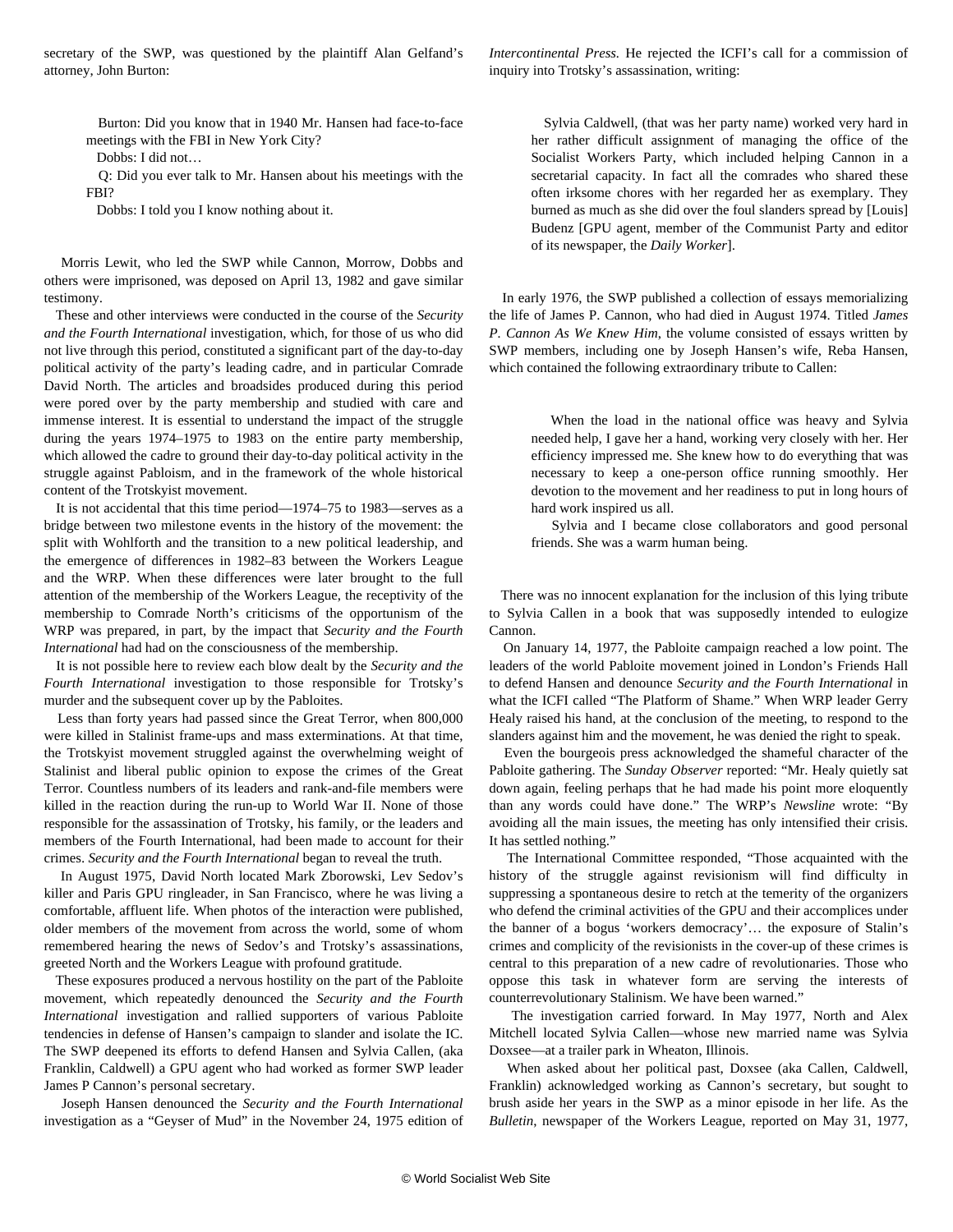she said: "I don't see why it's even important. I was never really in politics. I never read. I never understood it. I was just an immature child, that's about all I can say… It's like I blacked it out. All that period of my life."

 Regarding James P. Cannon, with whom she had closely worked on a day-by-day basis for almost a decade, Callen said with unconcealed contempt, "He wasn't an important man, in my opinion. Is he? What part did he play in the world?"

 Pressed by North and Mitchell to explain why she was indicted as a coconspirator in a GPU spy ring, Callen feigned amnesia.

 The publication of the ICFI's interview with Sylvia Callen produced further anxiety among the SWP leadership and the Stalinist bureaucracy. Those involved in penetrating the Trotskyist movement had good reason to believe the *Security and the Fourth International* investigation would publish further revelations exposing the GPU infiltration of the Trotskyist movement.

 After the publication of the interview with Callen on May 31, 1977, Hansen responded in an *Intercontinental Press* article on June 20, 1977 titled "Healyites Escalate Frame-up of Trotskyist Leaders." In the article, Hansen attempted to cast doubt on what he called the "purported" interview with Callen, stating that the ICFI had "escalated their slanders on the leadership of the Socialist Workers Party."

 Hansen attacked the *Security and the Fourth International* investigation by ridiculing the claim Callen was an agent. To support Callen, he referenced the 1947 Control Commission, which we will address in further detail later. The 1947 Control Commission, convened in May and June of that year by the SWP leadership, heard damning evidence presented to the SWP in the weeks before the revelation that Sylvia Callen was a GPU agent. Rather than investigate the allegations, the commission covered-up Callen's role as an agent and swore those present to secrecy.

In his June 20, 1977 article, Hansen wrote:

 The members of this select body of witch-hunters [i.e., the ICFI] commit themselves to a slander they had previously only hinted at; namely, that the control commission set up by the Socialist Workers Party in 1947 to examine the rumors circulating about Caldwell [i.e., Callen] was 'rigged.'

 Hansen also adopted the methods of Stalinist intimidation. Unable to challenge the Callen interview, Hansen wrote, "The Healyites are quite capable of initiating physical violence against other sectors of the labor movement." In the same article, he threatened the International Committee, warning it that the investigation would bring "deadly consequences."

 Less than four months later, in the early morning of October 16, 1977, Tom Henehan, a 26-year-old member of the Workers League Political Committee, was assassinated in New York City by two professional gunmen while supervising a public party event at the Ponce Social Club. Though the killers were quickly identified, the New York police refused to make any arrests. Finally, after a three-year campaign waged by the Workers League, during which workers from across the country wrote letters of support, the gunmen were arrested, placed on trial, and convicted in July 1981 of murder and attempted murder. Following the trial, the private detective who had investigated the case for the killers' defense attorney informed David North that "the word on the street" was that the killing was a "hit."

 In August 1977, two months before Henehan's death, Alan Gelfand, an SWP member and a young public defender in Los Angeles, obtained copies of the *Security and the Fourth International* documents circulated by Workers League members outside the SWP's National Convention in Oberlin, Ohio.

 Gelfand asked other SWP members and party leaders about the documents and particularly the 1940 State Department and FBI memos that referenced Hansen's meeting with the GPU and with the US government.

 In response, Gelfand was given different and contradictory explanations, leading him to carefully study the SWP's official internal bulletin response. Gelfand concluded that the explanations given by the SWP were contradicted by documents uncovered by the *Security and the Fourth International* investigation.

 He continued to ask for discussion regarding Hansen's connections to the GPU and United States agencies, and of Callen's connections to the GPU. The SWP leadership repeatedly barred him from speaking to other members about his concerns and threatened to discipline him. Gelfand concluded that this cover-up had to be tied to the activity of high-level state agents still operating within the party.

 In December 1978, Gelfand filed a "friend of the court" advisory brief in support of a lawsuit by the SWP related to the FBI's surveillance of the movement through COINTELPRO. This lawsuit, which the SWP had launched primarily to raise money, was not intended to expose past or active agents. The US government eventually settled the case by paying the SWP hundreds of thousands of dollars, but without identifying a single agent that it had infiltrated into the party. In the course of the trial, the FBI admitted that between 1960 and 1976 there were 300 informants serving as members of the SWP.

 Gelfand's brief, however, referenced the history of FBI and GPU penetration of the movement, and the recent revelations concerning Callen and Hansen, to demonstrate the need for the court to compel the government to identify the agents that had been sent into the SWP.

 This demand outraged the SWP leadership, which accused Gelfand of violating party discipline. On January 11, 1979, the SWP Political Committee expelled him. This was the last meeting of the SWP Political Committee attended by Joseph Hansen. He died in New York City exactly one week later, on January 18, 1979, at the age of 68.

 In a letter to the SWP Political Committee, dated January 29, 1979, Gelfand stated that he had been purged from the SWP to block the exposure of agents inside the party. "This purge," he wrote, "is the result of my persistent and principled fight over the last 18 months to obtain satisfactory answers and explanations to the various questions raised by Joseph Hansen's and Sylvia Franklin's relationship with the FBI and GPU."

 On July 18, 1979, Gelfand filed a lawsuit in the federal court in Los Angeles, alleging that the government had violated his First Amendment rights by infiltrating the SWP with agents who had expelled him from the political party of his choosing. Gelfand named as defendants high US government officials—including the attorney general and the directors of the FBI and CIA—as well as leading members of the Socialist Workers Party.

 The SWP immediately filed a motion to dismiss Gelfand's lawsuit. The first oral arguments were made before United States District Judge Mariana R. Pfaelzer on November 19, 1979.

 In June 1980, Pfaelzer denied the SWP's motion, finding that Gelfand's complaint raised fundamental constitutional issues. She wrote that "the government manipulation and takeover of plaintiff's political party that is alleged … is a drastic interference with the associational rights of its adherents and cannot pass constitutional muster."

 Gelfand and his lawyers took depositions of many current and former SWP members, some of whom have already been mentioned here. Sylvia Callen was the first to be deposed, and she invoked memory loss 231 times. She admitted, however, during the course of the deposition that she had previously appeared before at least two federal grand juries.

Gelfand's attorneys petitioned to release the sealed transcripts of Sylvia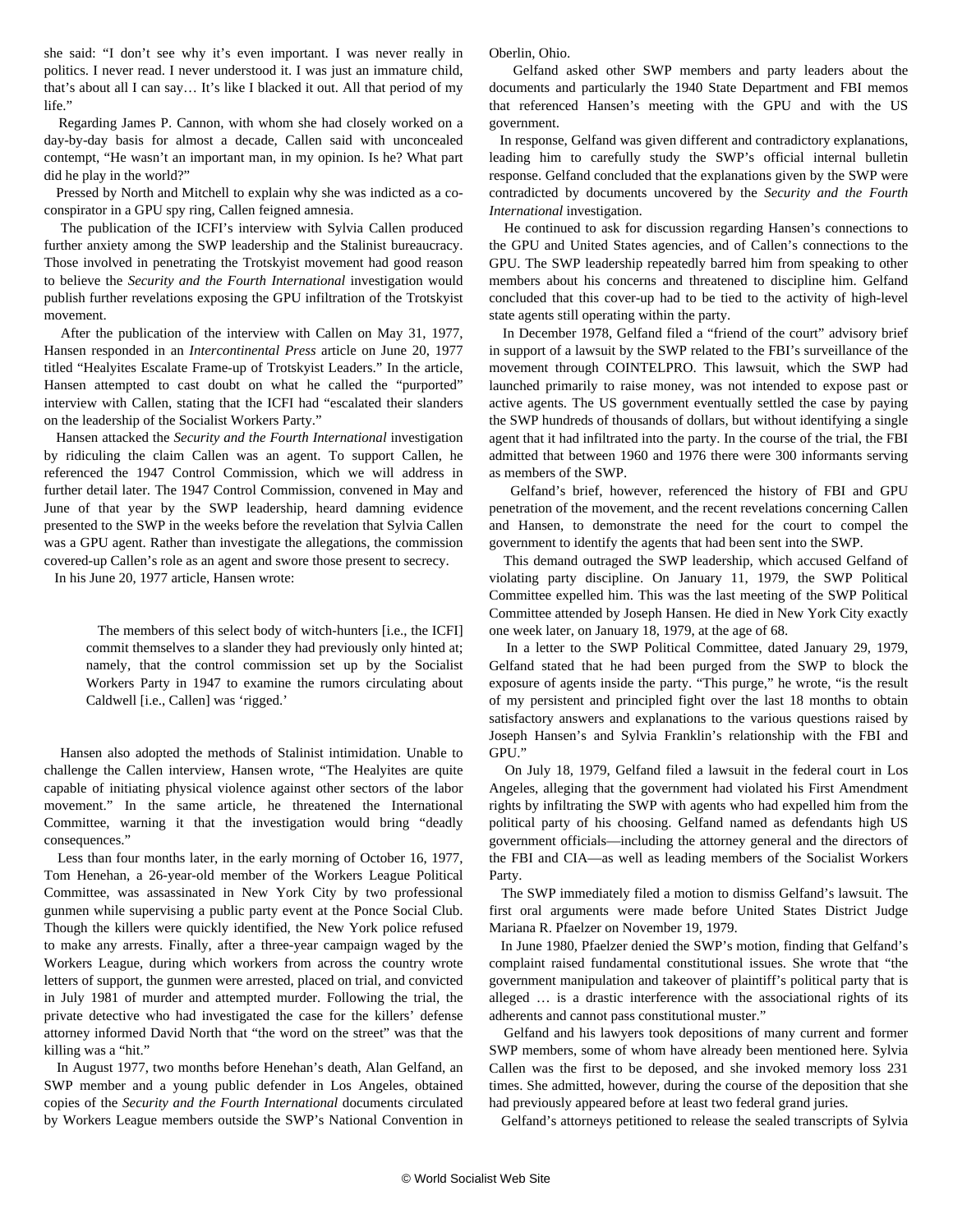Callen's testimony from 1954 and 1958. This request was bitterly opposed by the SWP, which argued for continued secrecy on the basis that the "grand jury testimony is wholly irrelevant to any material issue in this litigation" and "should not be disclosed."

 Judge Pfaelzer, who ruled in June 1980 that Gelfand's expulsion from the SWP would be unconstitutional if engineered by government agents to prevent their own expulsion, then blocked Gelfand, on "national security" grounds, from accessing the evidence he would need to prove that his First Amendment right had been denied by the government agents who expelled him from the SWP.

 Gelfand and his attorneys explained in their closing brief on summary judgment:

> Legally, this case presents a double paradox. For the court, there is the tension between the enforcement of First Amendment rights on the one hand and the duty to protect claims of national security on the other. In denying the motions to dismiss, the court in ringing terms affirmed the right to political association free from governmental interference. By upholding the government's claim of informer privilege on plaintiff's motion to compel, however, the court demonstrated its sensitivity to the countervailing concerns. Rarely does a case require the reconciliation of two such fundamentally opposing legal principles.

> The plaintiff faces the other side of the coin. On the one hand he is told that, if he can prove that the leaders of the Party are agents of the United States government, he will establish the violation of his constitutional rights. Yet the most straightforward method of proof—examination of relevant government documents and direct responses to questions aimed at government agencies—has been denied to him.

 Pfaelzer appeared concerned that Gelfand's evidence-gathering efforts would lead to the publication of state secrets regarding the penetration of the SWP. The SWP, meanwhile, was collaborating with the government to block the testimony of GPU agents, including Mark Zborowski, a leading GPU agent who was about to be made to answer for the murder of Sedov, Wolf, Reiss, and Klement under oath. The SWP opposed Zborowski's deposition, and the judge agreed. When denying Gelfand's request that Zborowski be compelled to testify and ruling in favor of the SWP to block the testimony, Judge Pfaelzer said:

 Now, my feeling is that Mr. Zborowski, given the very nature of this case, when postured up against, since the case was filed, an enactment known as the Protection of Certain National Security Information, which has just become law this year, does or would run a possible risk of violating section 601(a) of that act, were he asked to identify either by name or description or anything else which might lead to the identity of possible intelligence agents who might be superficially participating in this Socialist Workers Party.

 And that act specifically provides that if any person has such information and knowingly discloses it, regardless of whatever the motivation, can be prosecuted, fined \$50,000, and imprisoned up to ten years. And, therefore, I feel that his invoking the Fifth Amendment in that area, which is the pivotal point of this lawsuit, perhaps, nonetheless is a legitimate concern of the witness and his counsel that must be honored by this court. And, therefore, insofar as any invocation of the Fifth Amendment that has, up to now, been asserted in this deposition, I'm not going to order him to

## further answer.

 The highest levels of the US government and military-intelligence apparatus were closely monitoring the case. Those who falsely cite the relatively small size of the Trotskyist movement as proof of its "insignificance" should study a June 11, 1982 memorandum from Central Intelligence Agency General Counsel Stanley Sporkin to CIA Director William J. Casey which cites the Gelfand Case as an "item of major interest" for the CIA.

 On the last day of the trial, March 9, 1983, SWP National Secretary Jack Barnes was called to testify. He concluded his testimony with an extraordinary tribute to Callen, the GPU agent, calling her "one of my heroes, after the harassment and what she's been through the last couple of years. I would even feel more strongly about her, her character, than I did then."

 Following Barnes' testimony, Pfaelzer suddenly released the transcripts of both the 1954 and 1958 grand jury hearings, perhaps because Barnes' testimony was too much to stomach.

 In her 1954 testimony, Callen employed the tactic that she would later use when confronted by North and Mitchell in 1977 and during her 1980 deposition, i.e., memory loss. In 1954, Callen did confirm that she had been married to Zalmond Franklin, and that they had attended meetings of the Stalinist Young Communist League. But in response to crucial questions, such as whether she had met with Louis Budenz, Callen stated: "I can't answer that because of possible self-incrimination," invoking the Fifth Amendment.

 In her second grand jury appearance, on June 18, 1958, Callen told the story of her role as an agent inside the SWP. She recalled how she was paid to hand over confidential information from the desk of James Cannon to two leading GPU spies, Dr. Gregory Rabinowitz—the "Roberts" Budenz had worked with—and Jack Soble, the brother of Robert Soblen, both of whom were also GPU agents.

 Callen acknowledged that the GPU had access to everything: international correspondence, internal discussion papers from Trotskyist movements worldwide, all of James P. Cannon's correspondence, and personal information about the membership. She admitted she would meet with Dr. Gregory Rabinowitz, GPU spy ringleader in New York, with whom Hansen also met in 1938. We quote at length her testimony in the [four-part series](/en/articles/2018/08/14/sec1-a14.html) we recently published. Here is an excerpt:

 Q: Now, you described the mimeographed material which you gave, can you recall the contents of the material that you typed?

 A: Well, I remember I used to just type up—it was mostly during faction fights in the party and political committee meetings, who was fighting with who, and then if there was correspondence from Leon Trotsky that I saw, I would try to remember what was in the letters and write that all out, who's going with who and that kind of thing, personal things like that, I remember, how much money they had—I knew, you know, bank balances and stuff like that.

 Judge Pfaelzer, guided by a desire to prevent Gelfand from exposing the depth of the FBI's involvement in the SWP, ultimately denied his requests that she release information about specific agents operating in the party, relying on a pseudo-legal argument that Gelfand was not entitled to this information.

 But the release of the grand jury testimony of 1958 was a devastating blow. It exploded the cover-up of the GPU's penetration of the SWP, and completely vindicated the investigation conducted by the International Committee.